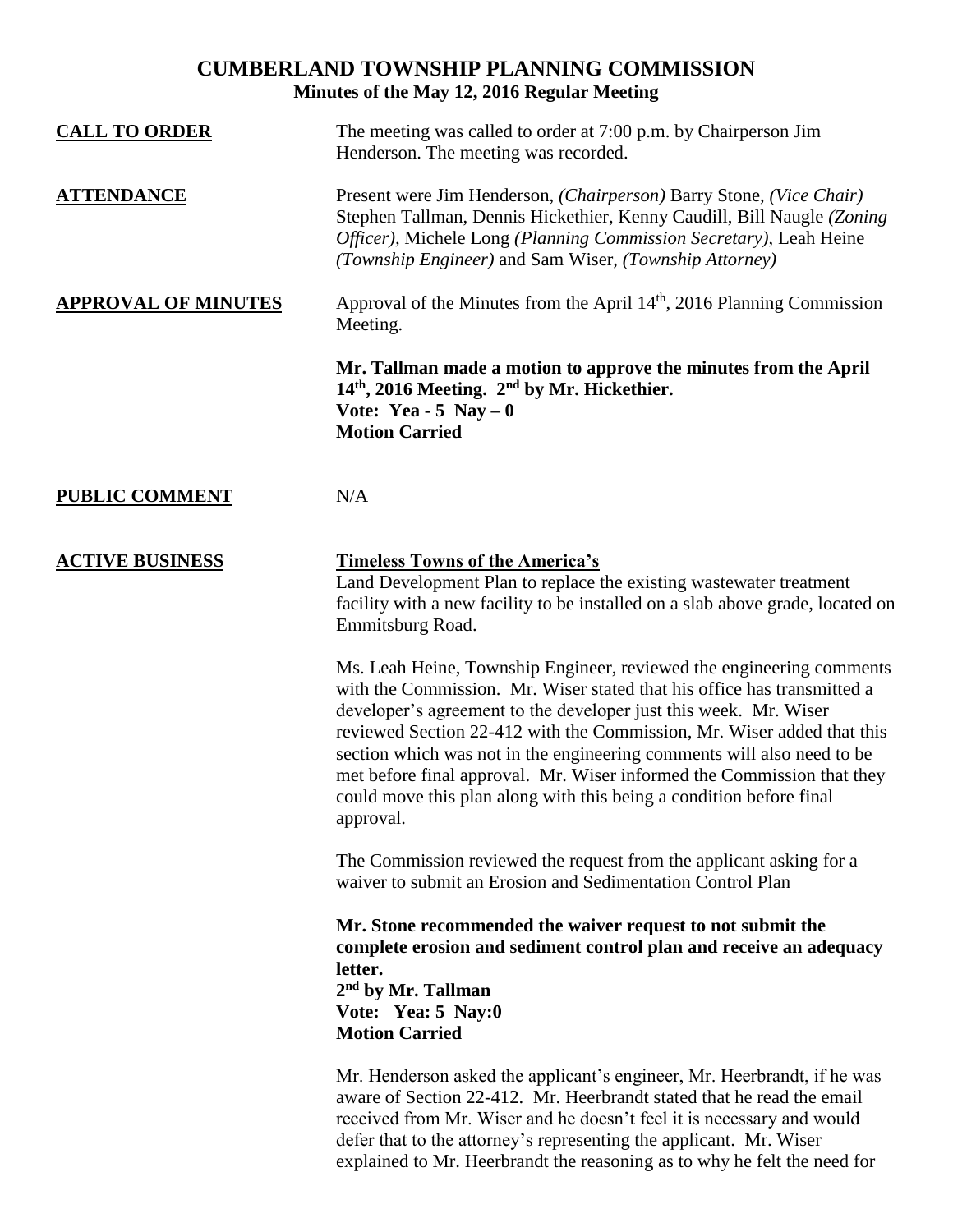Section 22-412 to apply to this property which was to make sure the other properties that are served by this waste water treatment plant (WWTP) are continued to be served if the main property is sold by Timeless Towns. Mr. Wiser stated that the two main issues with this plan are the developer's letter and the need to satisfy Section 22-412 which is ensuring the other properties continue to be served by this WWTP if the main property is sold by Timeless Towns. Mr. Heerbrandt assured the Commission there is an agreement with those properties but he has no knowledge of it at this time.

**Mr. Hickethier made a motion to recommend this plan to the Board of Supervisors based on the engineering comments, the completion of the developers agreement and that Section 22-412 of the ordinance is satisfied which ensures that the neighboring properties will be served by this waste water at all times. 2 nd by Mr. Tallman**

**Vote: Yea 5 Nay: 0 Motion carried** 

| <b>NEW BUSINESS</b> | <b>Keystone Service Systems, Inc Appeal/Variance Request</b><br>Keystone Service Systems, Inc. is appealing the Zoning Officer's decision<br>that Section 27-603 of the Cumberland Township Zoning Ordinance<br>requires central water and sewer facilities to construct and develop a<br>single commercial-residential building on one lot in the Mixed-Use (MX)<br>zoning district, or, in the alternative, is seeking a variance from that<br>requirement. The property is located at 960 Barlow-Greenmount Road;<br>Gettysburg PA 17325; Parcel Number 09E16-0038---000. The said<br>property being more fully identified by deed recorded in Deed Book 6037<br>page 0138 in the Office of Recorder of Deeds of Adams County,<br>Pennsylvania. |
|---------------------|----------------------------------------------------------------------------------------------------------------------------------------------------------------------------------------------------------------------------------------------------------------------------------------------------------------------------------------------------------------------------------------------------------------------------------------------------------------------------------------------------------------------------------------------------------------------------------------------------------------------------------------------------------------------------------------------------------------------------------------------------|
| PUBLIC COMMENT      | Nita Gross, 938 Barlow Greenmount Road; submitted a letter in<br>opposition to the facility, letter attached.                                                                                                                                                                                                                                                                                                                                                                                                                                                                                                                                                                                                                                      |
|                     | Mr. Wiser informed the Planning Commission as to what their role is in<br>this variance recommendation. Mr. Wiser explained what the applicant,<br>Keystone Services, is asking for and the 5 items of criteria that the<br>applicant needs to meet for this hardship to be approved. Mr. Wiser<br>explained to the Commission that if this is approved by the Zoning<br>Hearing Board the Commission will still review the land development<br>plans at future meeting.                                                                                                                                                                                                                                                                           |
|                     | Doug Gross; 938 Barlow Greenmount Road; submitted a letter in<br>opposition to the facility, letter attached.                                                                                                                                                                                                                                                                                                                                                                                                                                                                                                                                                                                                                                      |
|                     | Sharon Martin, 980 Barlow Greenmount Road; spoke of the Adams Co.<br>comments and how large the building is going to be on the property and<br>the extra people that will be using the water/sewer facilities.                                                                                                                                                                                                                                                                                                                                                                                                                                                                                                                                     |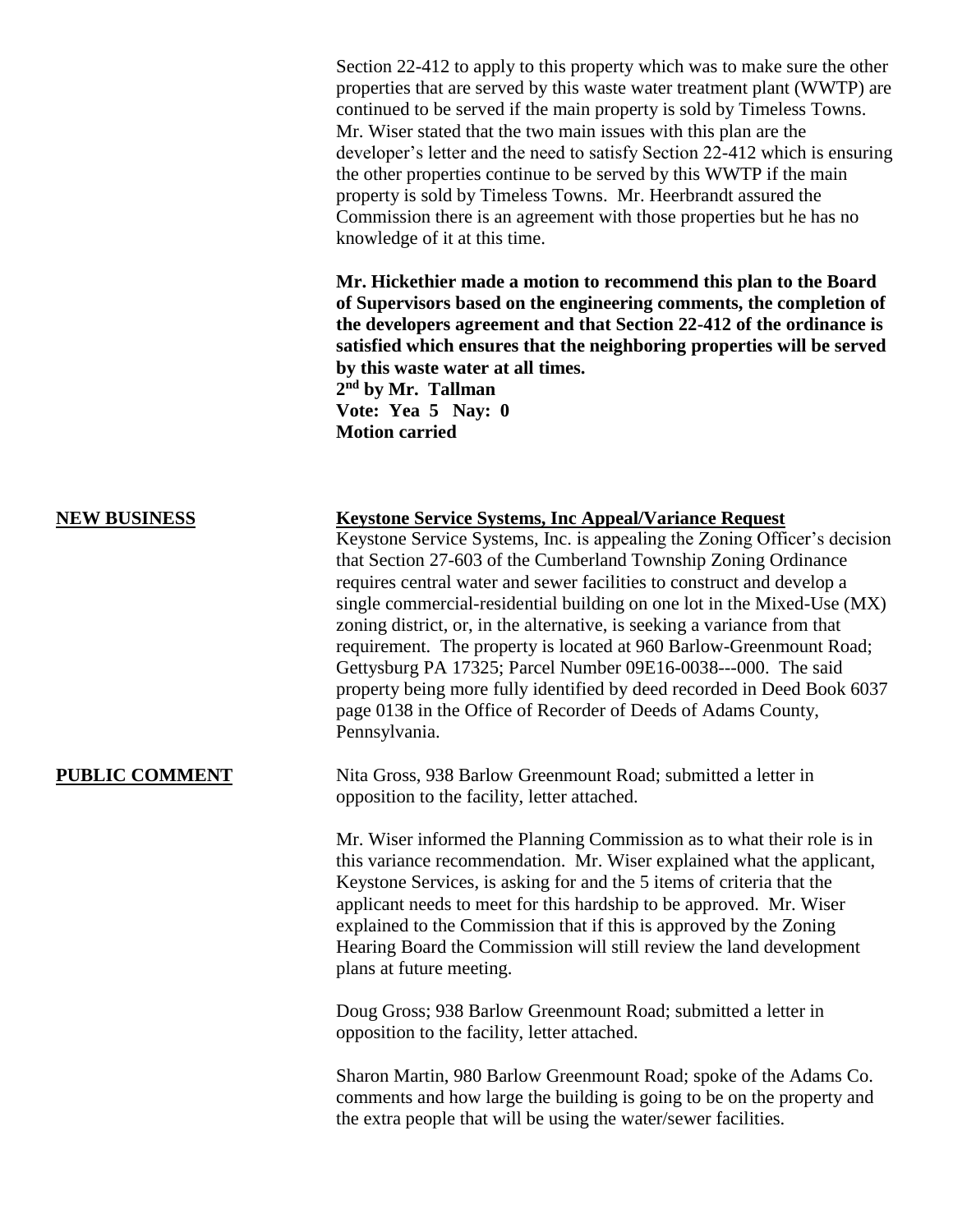Brian Fitzgerald; 914 Barlow Greenmount Road; spoke of many reasons why the variance should be denied, including this facility not helping the tax base for the Township.

The Commission took a few minutes to review the plans along with having open discussion. Mr. Wiser advised the Commission to first handle the appeal part of the application in which the applicant is asking to appeal the zoning officer's decision regarding this plan needing central water and sewer facilities. Mr. Wiser continued to explain why the zoning officer made his decision this way and read parts of the Ordinance to support his decision. Mr. Henderson asked for the Commission's opinions. The Commission was in agreement with recommending denial for the applicant's request to appeal the zoning officer's decision. Mr. Henderson explained that the Commission did not have to make a recommendation to the Zoning Hearing Board if they did not feel they had enough information to do so. Mr. Wiser read details from a previous case similar to this one for a variance. Mr. Wiser stated that he was not sure they were able to make a decision regarding the 5 hardships being the applicant was not present to ask questions. Mr. Henderson added that he was wanting to ask the applicant what exactly the use of the facility was going to be, what it was going to do, what purpose it would serve and how will the neighborhood be protected. Mr. Henderson reviewed the Adams County Planning comments with the Commission. The Commission, as a whole, were not pleased that the applicant has now created a hardship by removing what was there and now creating something that could have been avoided. Mrs. Martin stated that the applicants should have come to the Township to find out what was going to be needed before they started working on the property. Mr. Gross added that if it was him purchasing the property he would have looked at expanding the existing dwelling, having a functioning onsite sewer and water facility and try to fight that battle instead of removing everything from the property without asking for any requirements.

**Mr. Caudill made a motion to recommend denial to the Zoning Hearing Board of the variance request due to the applicant creating their own hardship, and they feel they have created the hardship by destroying the existing non-conforming use and in doing so they have created this hardship. 2 nd by Mr. Stone. Vote: Yea-5 Nay-0 Motion carried** 

**Mr. Hickethier made a motion that they reject the applicants appeal to the Zoning Officer's decision. 2 nd by Mr. Stone Vote: Yea-5 Nay-0 Motion carried**

**OTHER BUSINESS Zoning/Code Officer's Report**

Mr. Naugle reviewed the April building/zoning activity with the commission.